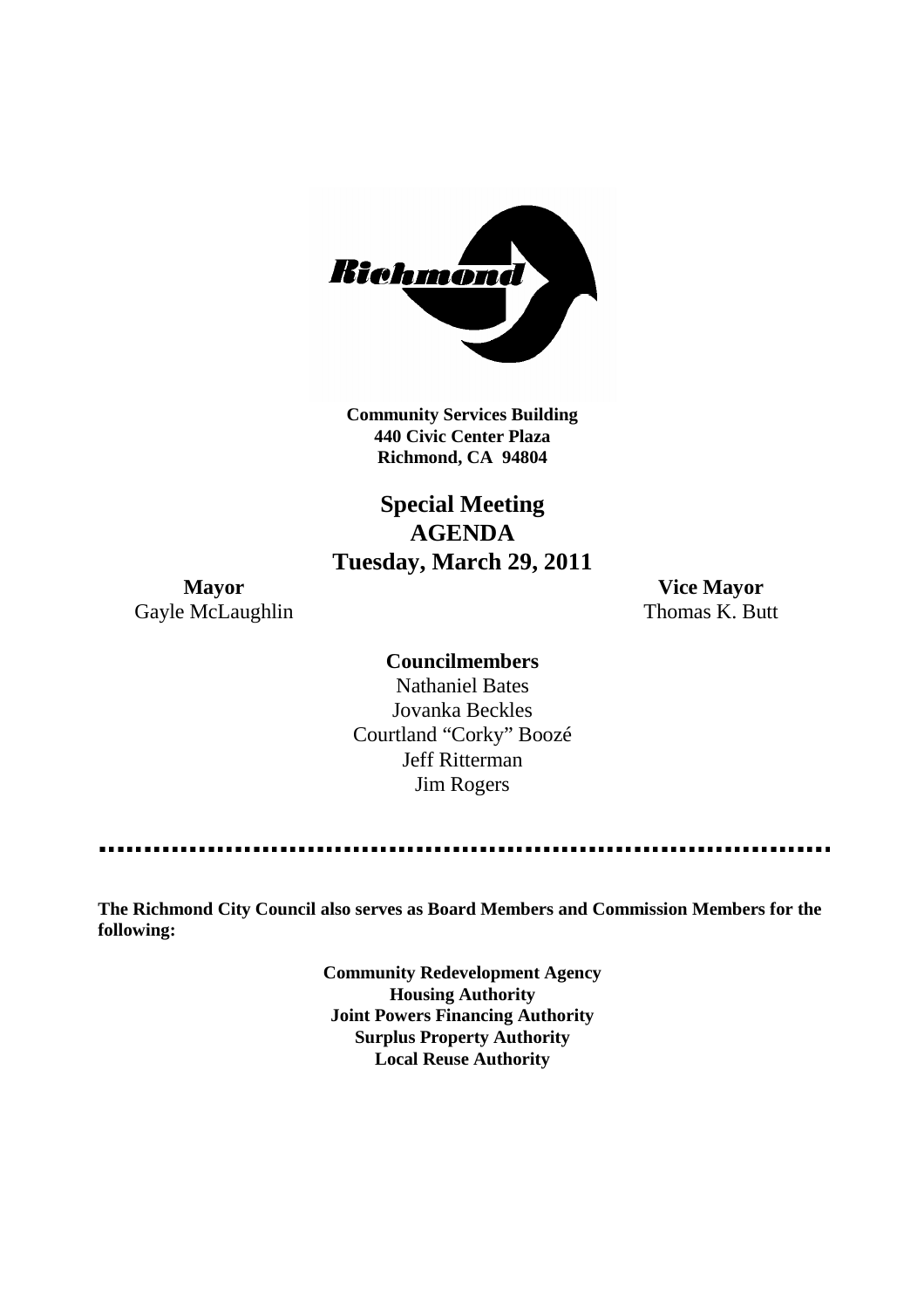# **MEETING PROCEDURES**

The City of Richmond encourages community participation at its City Council meetings and has established procedures that are intended to accommodate public input in a timely and time-sensitive way. As a courtesy to all members of the public who wish to participate in City Council meetings, please observe the following procedures:

**PUBLIC COMMENT ON AGENDA ITEMS:** Anyone who desires to address the City Council on items appearing on the agenda must complete and file a pink speaker's card with the City Clerk **prior** to the City Council's consideration of the item. Once the City Clerk has announced the item and discussion has commenced, no person shall be permitted to speak on the item other than those persons who have submitted their names to the City Clerk. Your name will be called when the item is announced for discussion. **Each speaker will be allowed TWO (2) MINUTES to address the City Council on NON-PUBLIC HEARING items listed on the agenda.**

## **SPEAKERS ARE REQUESTED TO OCCUPY THE RESERVED SEATS IN THE FRONT ROW BEHIND THE SPEAKER'S PODIUM AS THEIR NAME IS ANNOUNCED BY THE CITY CLERK.**

*The City Council's adopted Rules of Procedure recognize that debate on policy is healthy; debate on personalities is not. The Chairperson has the right and obligation to cut off discussion that is too personal, too loud, or too crude.*

**\*\*\*\*\*\*\*\*\*\*\*\*\*\*\*\*\*\*\*\*\*\*\*\*\*\*\*\*\*\*\*\*\*\*\*\*\*\*\*\*\*\*\*\*\*\*\*\*\*\*\*\*\*\*\*\*\*\***